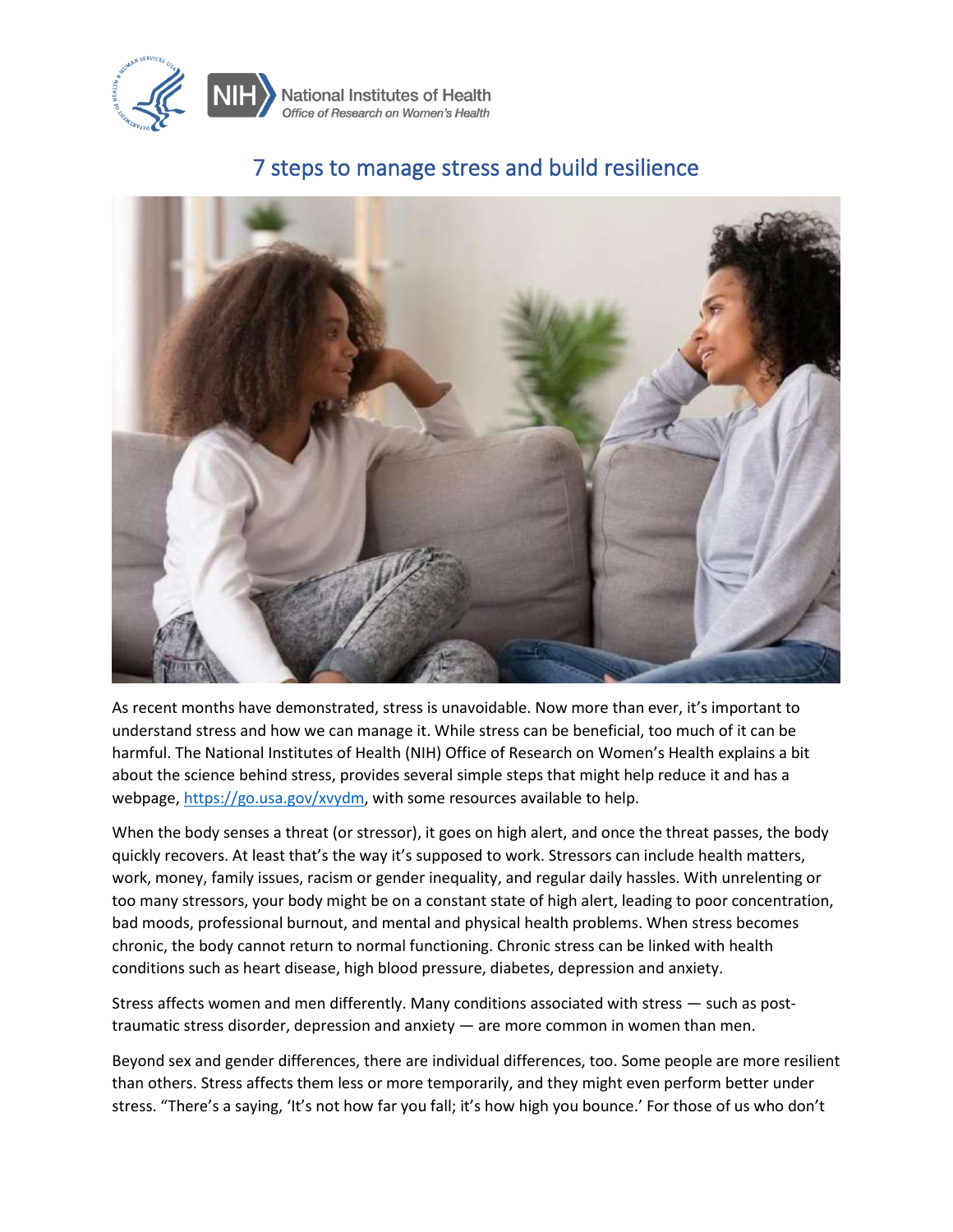

National Institutes of Health Office of Research on Women's Health

bounce back so easily, there's good news. Resilience, to some extent, can be learned and there are some simple, practical things that people can do that may make a noticeable difference," says Dr. Janine Austin Clayton, Director of the NIH Office of Research on Women's Health. Clayton explains that some resilient people might also develop a greater appreciation for their lives, family, friends or other matters after stress. Stress management and resilience building are particularly important to the health of women. Here are several tips to help women as well as men:

- **1. Recognize and counter signs of stress.** Your body sends signals that it's stressed, including difficulty concentrating, headaches, cold hands, tight muscles, a nervous stomach, clenched teeth, feeling on edge, fidgety, irritable or withdrawn. Knowing how your body communicates can help you deal with stressful moments. Learn to not only recognize but also to name these feelings, either to oneself or to a friend. Then, take action to counter their effects. For example, deep breathing, stretching, going for a walk, writing down your thoughts and taking quiet time to focus can help induce relaxation and reduce tension.
- **2. Take time for yourself.** Make taking care of yourself a daily routine. It's not selfish or selfindulgent — and it might require saying "no" to requests or prioritizing yourself along with your responsibilities. Start with small changes in your routine to help build resilience to stressful circumstances. Work in time to exercise, eat healthy foods, participate in relaxing activities and sleep. In fact, including a regimen of exercise, which for some may include yoga or meditation, can be very important when feeling stressed. Also, take time to notice the "good minutes" in each day or to do something that you enjoy, such as reading a book or listening to music, which can be a way to shift your attention and focus on the positive rather than the negative.
- **3. Try new routines.** From scheduling bath and bedtimes to blocking off time to plan and prioritize tasks, additional structure can provide a daily framework that allows you to attune to your body's signals. Then, you can take steps to potentially manage stress earlier than you once did.
- **4. Stay connected and make new friends.** Stay in touch with family, friends and groups in your life—technology makes this easier than ever. Having or being a person to talk with can be reassuring and calming. Using video features can enhance the connection in telecommunication or online communications for some people.
- **5. See problems through a different lens.** Experts call changing the way we think about and respond to stress "reframing." View sitting in traffic or around the house as an opportunity to enjoy music, podcasts or pleasant views. Reduce anger in response to rude or aggressive behavior by imagining what might be happening in that person's life. Keeping situations in perspective is an important way to boost stress resilience. Other steps include positive thinking and creating plans before you begin to resolve problems. You can practice reframing and get better at it over time.
- **6. Seek help with problems.** Many people experience the same day-to-day strains related to caregiving, relationships, health, work and money. Look to friends and family, as appropriate, or